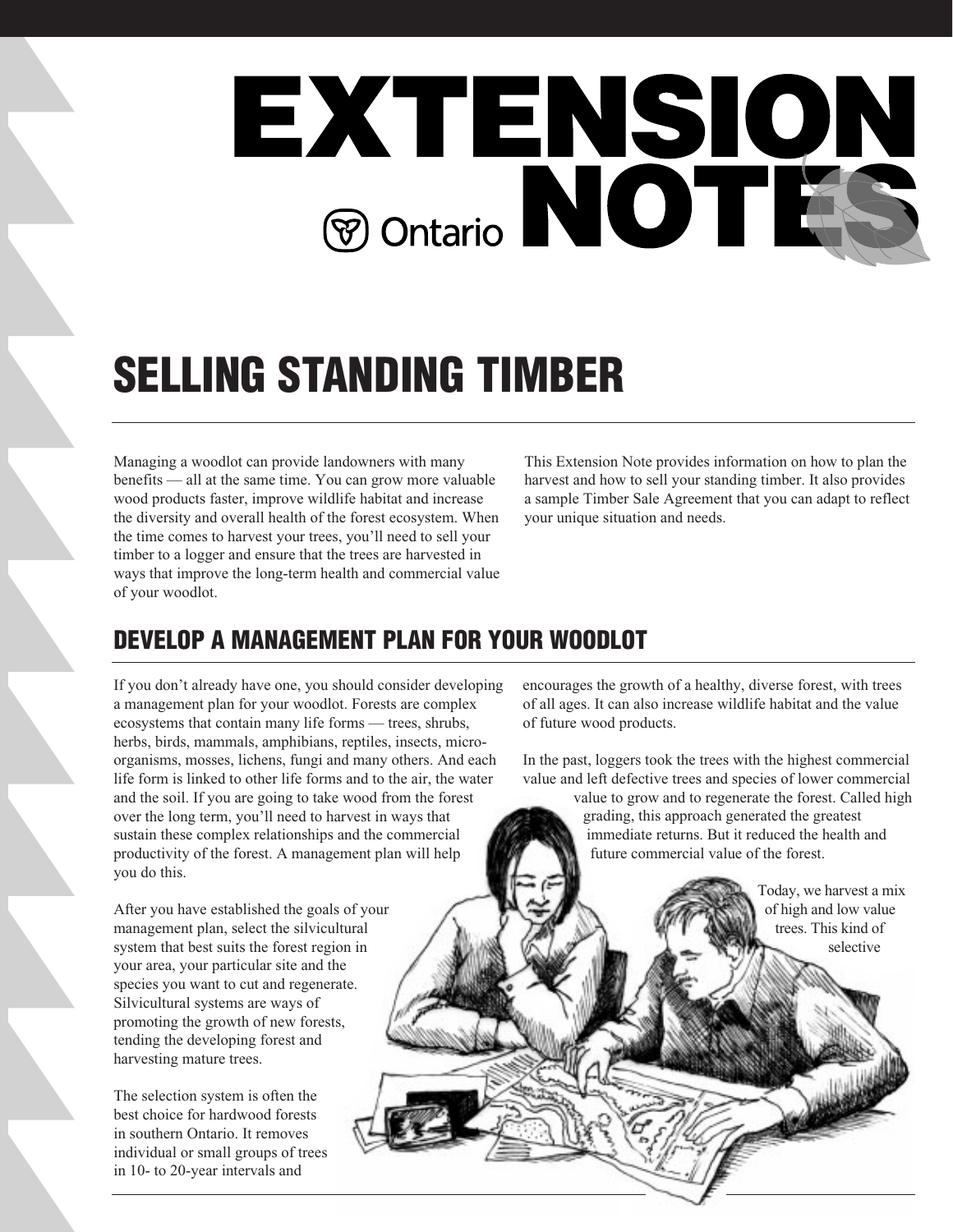harvest opens up the forest to give the remaining high-value trees the sunlight and the room they need to grow and achieve their greatest commercial potential. The sunlight also stimulates natural regeneration. Leaving trees of all species ensures that there will be sources of seed to regenerate a diverse forest.

If you choose the selection system, your management plan should provide details on:

- The tree species you want to grow as future "crop" trees
- The tree species you want to retain as seed trees to naturally regenerate the site
- The tree species and features you want to retain for their value to wildlife
- The timing and size of future harvests

# **MARK THE TREES FOR HARVEST**

Select the trees that you want to harvest and the crop trees that you want to grow for the future. Pay attention to the density of the stand, taking care not to thin the stand too much. Thinning encourages the more valuable trees to grow to a commercial size in less time. But if too many trees are removed, new branches may sprout along the stems of remaining trees, reducing their commercial value. See Extension Note *Managing Young Hardwood Stands for Sawlog Production* for information on stocking rates and crop tree selection.

# **ESTIMATE THE VOLUME OF WOOD**

Determine the number, species and size of the trees marked for harvest. Then use the Ontario Log Rule (Form Class #79) to estimate the volume of wood to be sold.

Developing an effective management plan is a complex task. For help with your plan, as well as advice on marking trees and estimating the volume of wood for sale, contact your nearest office of the Ministry of Natural Resources, your local conservation authority or an independent forestry consultant.

See the Extension Note *Choosing a Silviculture System* for more details on which system will suit your forest's condition and your management objectives.

In Ontario, we place two strokes or spots of yellow paint on trees to be harvested. Mark each tree at eye level to make the tree easy for loggers to see. Place a second mark at the base of each tree, just above the ground. As you inspect the harvest operation, this mark will help you ensure that the loggers have cut the correct trees.

Mark the trees you don't want to harvest or damage at this time with blue paint. Mark your property boundary with red paint.

The Ontario Log Rule volume table is available from forestry consultants or the Ministry of Natural Resources.

# **CONTACT LOGGERS**

Ask the staff of the Ministry of Natural Resources in your area for a list of local loggers who might want to buy the timber on your land. Then call or write the loggers about the details of your timber sale. Their level of interest will depend on the

amount and value of the timber to be sold and the market for those products. If several loggers show an interest, competitive bidding could give you the highest return.

# **SELECT A LOGGER**

Look for a logger who makes protection of the forest ecosystem a priority. Some loggers may be able to help you design landings, skid trails, stream crossings and roads that reduce the potential of damage to your crop trees and woodlot. Ask the loggers about their logging methods. Careful loggers leave harvestable trees standing along skid trails until all the other trees have been harvested. These trees are damaged by the harvest, but they protect the other trees in the forest from damage. In some areas, they also cut trees to

create protective barriers. Before accepting offers, visit properties that the loggers have recently logged and discuss their performances with the landowners.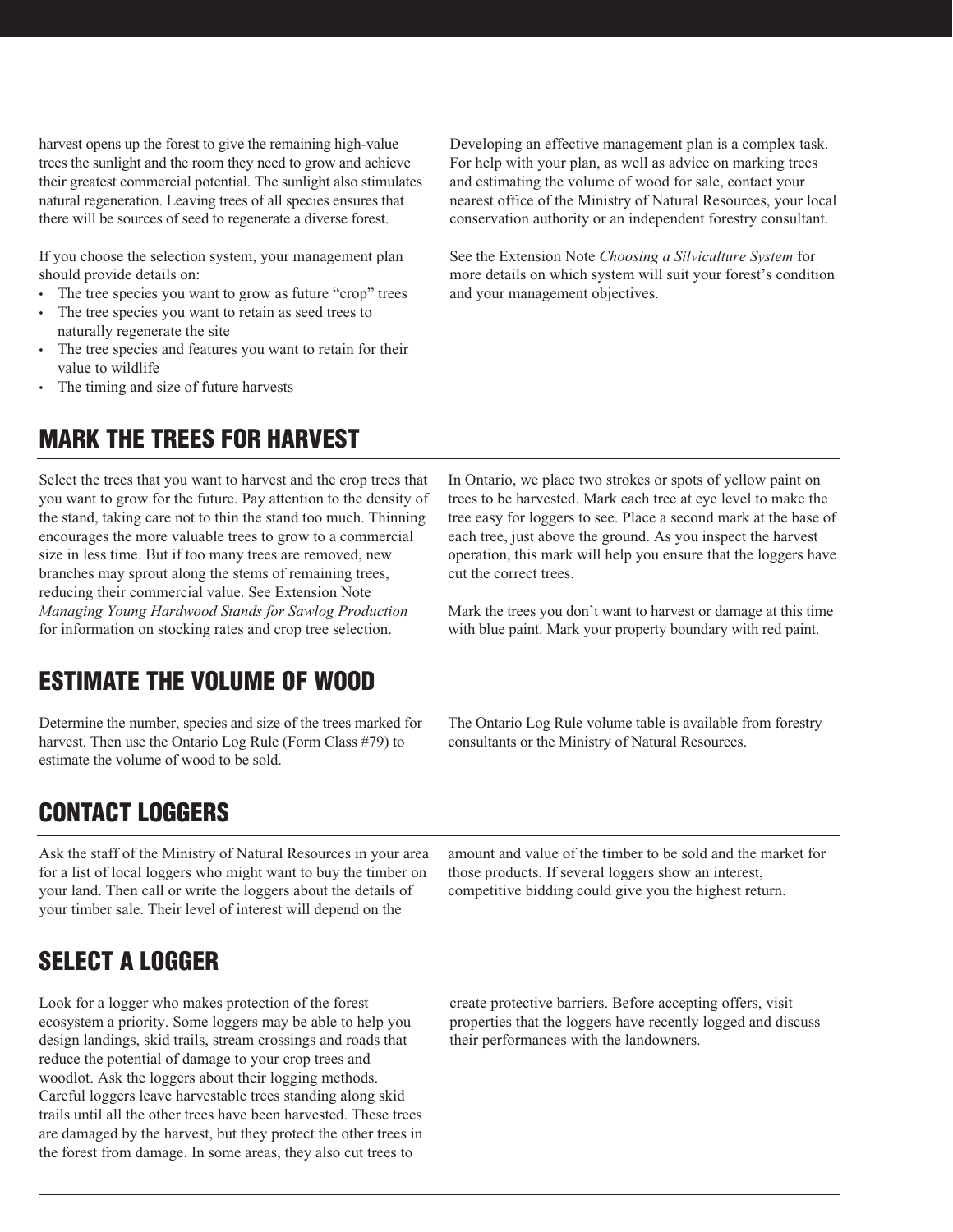# **NEGOTIATE A TIMBER SALE AGREEMENT**

When you have chosen a logger and agreed to the terms and conditions of sale, you should develop a formal contract called a "Timber Sale Agreement." A signed contract is important, even if you are selling a small amount of wood. It protects your personal interests and legal rights, as well as those of the logger. It also addresses liability for accidents, damage and other important concerns.

If you use the sample Timber Sale Agreement in this Extension Note as a guide, modify it to reflect your preferences and woodlot. A lawyer should assist in the preparation of your final contract. Here's some background information on each item in the sample agreement.

#### **ITEM I — PAYMENT FOR WOOD SOLD**

This item establishes the terms of payment. While there are many options to choose from, the "lump sum" method is fair and protects the interests of sellers and loggers. In a lump-sum agreement, loggers buy all the marked trees and pay the entire fee or a percentage of the fee before the harvest. After the sale, it's up to loggers to cut the trees within the time limit established in the contract.

It is critical to have an accurate estimate of total volume of the sale when using the lump-sum system. If you are not sure of the volume, it may be better to use the unit-price method, which requires the measurement, or scaling, of the wood after if has been harvested.

#### **ITEM II — ACCOUNTABILITY OF THE SELLER**

#### **a. Guarantee of Title**

This item assures loggers that you have the right to sell the timber. Purchasing timber is a big investment for loggers. Before you sign, be sure of your right to sell. Check your title to ensure that it is not subject to restrictions. Get the written consent of co-owners. You may also need the consent of mortgage holders or others who have registered encumbrances to the sale and disposition of the proceeds of the trees.

#### **b. Property Boundaries**

This item defines your property boundaries for the loggers. Ensure that your neighbors agree to the boundaries. If you have any questions regarding the boundaries of your land, seek professional advice from a lawyer, surveyor or both before entering into a Timber Sale Agreement.

Mark your boundaries with red paint before the harvest.

#### **c. Removing Wood**

This item defines the road system and the landings that the logger can use. Road systems include the access roads loggers use to get to a site and the skid trails loggers use to remove the trees. Landings are areas where loggers pile and prepare logs for the mill. The size of a landing depends on the amount of wood to be harvested. Select landing sites that are close to roads. Corners of fields and level areas in a woodlot make good landings. Mark or stake the boundaries of the landings with the logger.

Take the time needed to define these items clearly. Carefully designed roads and landings will reduce the damage to the woodlot caused by harvesting. They can also improve access for recreation after the cut. Draw a map that illustrates the details and attach it to the contract.

The agreement and the map should include:

- Areas that the logger should stay away from, such as buildings, streams or shorelines
- Areas to be logged
- **Landings**
- Roads and skid trails
- The access point to the property from the nearestpublic road
- Stream crossings

It's difficult to describe the exact physical location of a road in an agreement or on a map, without help from a surveyor. You can clarify your expectations by stating in the agreement that the road should not exceed seven metres in width. Mark the road corridor on your property using paint or colored surveyor's tape.

#### **ITEM III — ACCOUNTABILITY OF THE PURCHASER**

#### **a. Starting Date**

This item ensures that the logger will give you the time you need to arrange to be at your woodlot on the day the harvest begins.

#### **b. Expiry Date**

This item specifies the expiry date of the contract and helps to ensure that a logger will fulfill the terms of the contract promptly. After the expiry date, you have the right to sell any cut or standing trees on your property. If you choose, you can grant extensions to the expiry date. Be sure to confirm the extension and new expiry date in writing.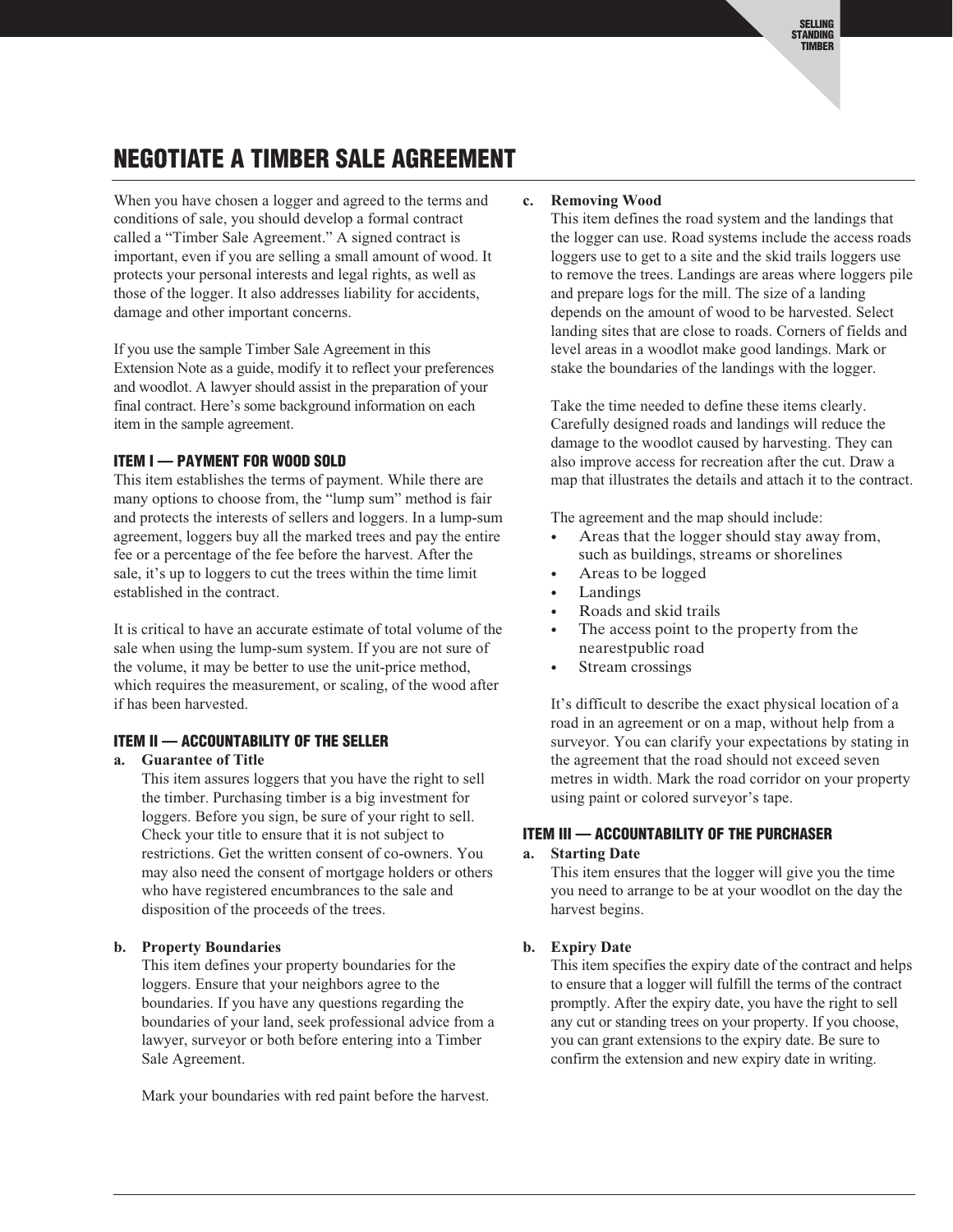**c. Damages to Remaining Trees and the Woodlot**

This item defines the logging practices you expect of the logger and the condition you expect the woodlot to be in after the harvest. Harvesting changes the appearance of a woodlot and causes some damage. However, excessive damage is not necessary.

Skidding (dragging) whole trees can damage a hardwood forest. Before skidding, loggers should remove the tops and cut the trees into logs that are less than five metres in length.

To reduce the danger of fire and to create more naturallooking conditions after the harvest, loggers should cut the branches and other woody debris into pieces that are less than 1.5 metres in length. Slash piles (piles of branches) should be less than one metre in height.

Loggers should remove any trees that have been cut and are "hung up" in other trees. Hung-up trees are trees that got caught in other trees as they fell. They are a serious safety hazard.

### **d. Cutting Unmarked Trees**

This item specifies the fee the logger will pay for harvesting or damaging trees that were not marked for harvest. The fee for damaging a tree less than 30 centimetres (12 inches) in diameter should be greater than the maximum value specified in the contract for trees of that size. The fee for damaging a tree greater than 30 centimetres (12 inches) in diameter should be greater than the fee for the most valuable tree in the woodlot.

This item also specifies that trees that are not marked for harvest, which are damaged or felled, remain the property of the seller and may be disposed of as the seller sees fit.

### **e. Damage to Fences, Roads and Property**

This item identifies the features the logger must restore to their original condition. Use this area of the agreement to highlight your concerns. Pay special attention to culverts, fences, ditches and roads that might be damaged during the harvest. It's a good idea to take pictures of the woodlot before the harvest, particularly the important features. You and the logger should sign each photo. As a precaution, you can ask the logger to give you a certified cheque as a damage deposit that can be returned after the harvest if the logger has fulfilled the terms of the agreement.

# **f. Assignment of Contract**

This item specifies that the logger can't assign the harvesting operation to another operator or subcontractor without your permission. Another logger might disregard the terms of your agreement.

## **g. Fire Precautions**

This item deals with fire precautions. Fire is unlikely because the relative humidity in hardwood stands is high and the combustibility of the materials is low. Fire is more likely in conifer plantations. However, loggers should still take precautions. In case of fire, they should phone the local fire department.

### **h. Maintaining a Clean Site**

This item details your expectations regarding garbage on the site, during and after the harvest, and the level of sawdust, chips and other debris that can be left behind.

## **i. Responsibility for Injury**

This item specifies that loggers are responsible for all injuries to their employees that occur on your property.

## **j. Responsibility for Damage to Equipment**

This item specifies that loggers are responsible for all damages to their equipment that occur on your property.

### **k. Responsibility for Adhering to Legislation to Protect the Environment**

This item specifies that loggers must adhere to legislation and regulations regarding forestry operations on private land. This includes protection of year-round and intermittent streams that could be regulated by the *Federal Fisheries Act,* the *Lakes and Rivers Improvement Act* and the *Public Lands Act.* It also includes fire permits that may be required under the *Forest Fires Prevention Act,* as well as county or municipal tree-cutting bylaws.

### **l. Responsibility for Adhering to Legislation to Protect Employees**

This item specifies that loggers must adhere to all legislation governing employee health and safety.

### **m. Liability of the Purchaser**

This item specifies that loggers must carry liability insurance and property damage for themselves, their employees and their equipment (a minimum of \$1,000,000 is recommended). Ask the logger for proof of liability insurance.

### **ITEM IV — JOINT ACCOUNTABILITY OF THE SELLER AND PURCHASER**

### **a. Damage to Trees Marked for Harvest**

This item specifies that you are not liable for damages to the trees marked for harvest that might be caused by fires, hurricanes, ice storms, thefts or unexpected causes during the life of the agreement.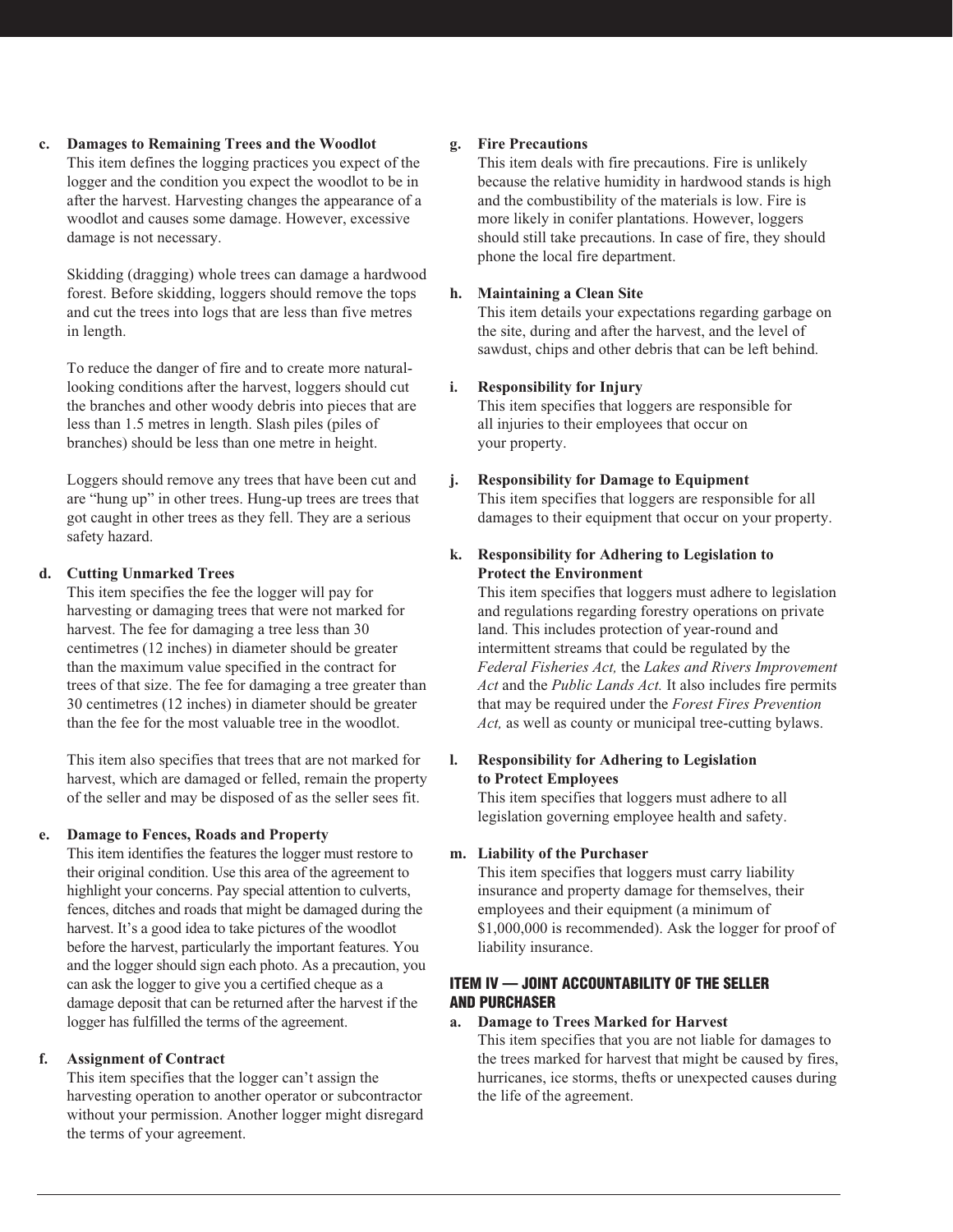### **b. Delaying the Harvest During Wet Periods**

This item gives you the option to stop the harvest when the forest is too wet. During prolonged wet periods, the site, the trees, the trails and the roads are more vulnerable to damage from logging machinery. If you delay the harvest, you should grant the logger an extension to the expiry date equal to the length of the delay.

#### **c. Contract Modifications**

This item specifies that modifications to the contract should be clarified in formal agreements that are signed, dated, witnessed and attached to the Timber Sale Agreement.

# **INSPECT THE CUTTING OPERATIONS**

Plan to be close to your woodlot during the harvest. Loggers are more likely to listen to your concerns while the logs are still in the woodlot. Visit your woodlot on the first day of the harvest and inspect it regularly. Check all the stumps for yellow marks to ensure that the trees were supposed to be cut.

# **STOPPING THE HARVEST**

You have the right to stop the harvest if conditions in the agreement are broken. To stop the harvest you should first discuss the situation with the logger or contractor, and try to

# **TEND THE WOODLOT AFTER THE HARVEST**

After the harvest, look for areas where you can improve the growing conditions for crop trees and natural regeneration. Depending on the site, you may want to cut any damaged trees or poor-quality trees that the logger did not harvest. Let these trees, as well as the tree tops and the branches left

# **FOR MORE INFORMATION**

For more information on developing management plans for woodlots or selling standing timber, contact your nearest office of the Ministry of Natural Resources.

The following Extension Notes and other resources will assist you in selling standing timber.

- *• Managing Young Hardwood Stands for Sawlog Production*
- *• Forestry Talk: A Glossary of Common Terms*
- *• Choosing a Silviculture System*
- *• Restoring Old-Growth Features to Managed Forests in Southern Ontario*

Modifications, such as an extension of the expiry date, may be needed to deal with unforeseen circumstances.

#### **d. Inspection of Logging Operations and "Stop Work Orders"**

This item establishes your right to inspect the cutting operations at any time and to stop the harvest if conditions of the agreement are broken.

#### **e. Arbitrator Clause**

This item establishes the process that must be followed in case of disputes.

If trees without yellow marks were harvested, you should be paid for damages according to the terms of the contract. Look for excessive damage to streams, fences, ditches, trails and roads. After the harvest, check to see that all damages have been repaired and that there are no hung-up trees in the forest.

work out your differences. If this is not possible, stronger methods may be employed, including legal action or contacting the police.

behind by the logger, decompose on the forest floor. They will provide habitat for many forms of life, enrich the soil with nutrients and act as "seed beds" for tree species that germinate in decaying wood.

*•* Staley, R.N. 1991. *Wood . . . Take a Stand and Make it Better.* Ministry of Natural Resources. ISBN 0-7729-5099-7.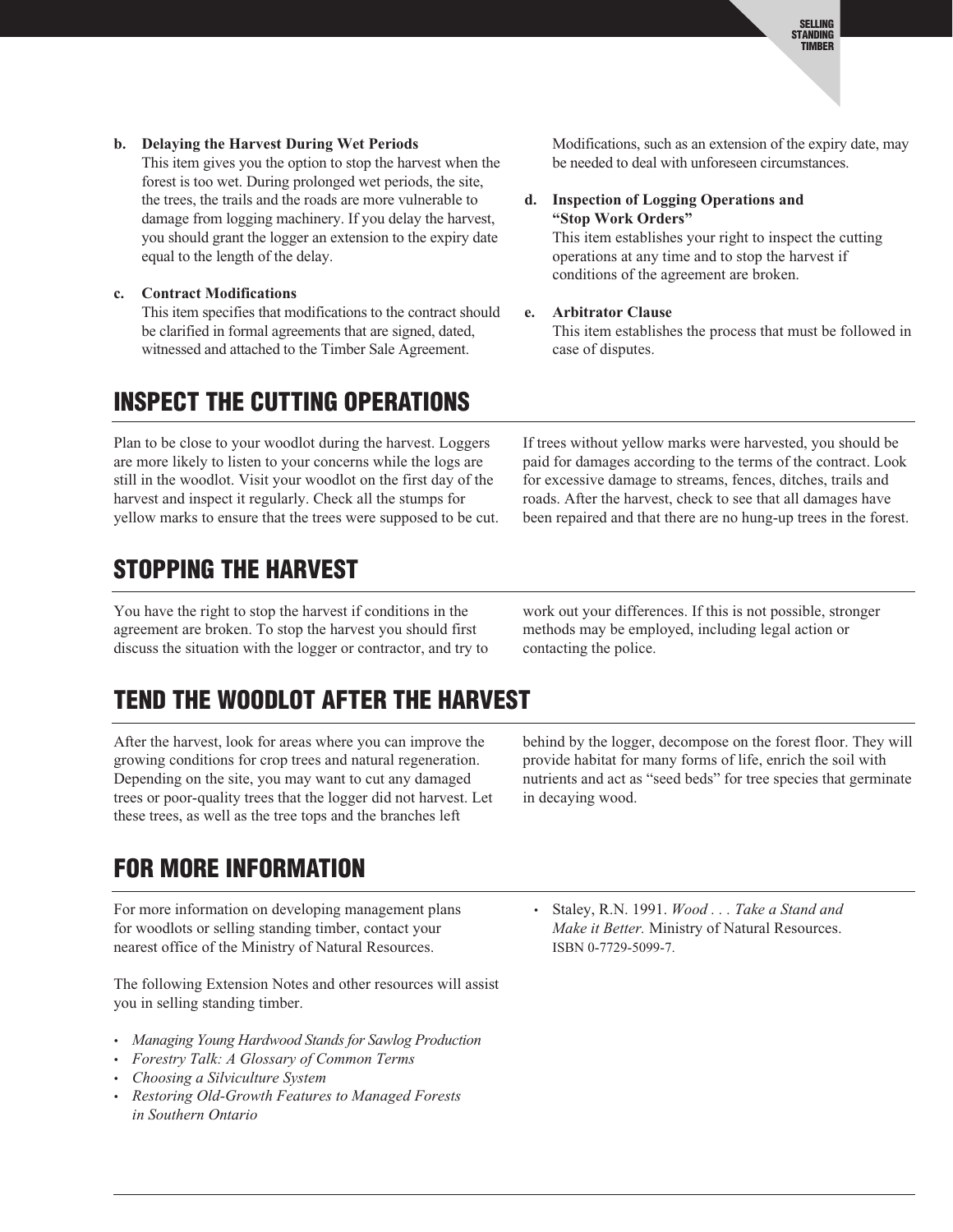# **SAMPLE TIMBER SALE AGREEMENT**

| This agreement entered into this <b>contact and any of</b> day of 3.19 and 3.19 and 3.19 and 3.19 and 3.19 and 3.19 and 3.19 and 3.19 and 3.19 and 3.19 and 3.19 and 3.19 and 3.19 and 3.19 and 3.19 and 3.19 and 3.19 and 3.19 and |             |  |
|-------------------------------------------------------------------------------------------------------------------------------------------------------------------------------------------------------------------------------------|-------------|--|
| between:                                                                                                                                                                                                                            |             |  |
|                                                                                                                                                                                                                                     | (Seller)    |  |
| hereinafter called the Seller, and                                                                                                                                                                                                  | (Address)   |  |
|                                                                                                                                                                                                                                     |             |  |
|                                                                                                                                                                                                                                     | (Purchaser) |  |
|                                                                                                                                                                                                                                     |             |  |
| (Address)<br>hereinafter called the Purchaser.                                                                                                                                                                                      |             |  |
| Whereas the Seller desires to sell certain designated trees standing and lying on a tract of land owned by him or her located:                                                                                                      |             |  |
|                                                                                                                                                                                                                                     |             |  |
|                                                                                                                                                                                                                                     |             |  |
|                                                                                                                                                                                                                                     |             |  |

Now, therefore, this contract witnesseth:

I. The Seller agrees to sell and the Purchaser agrees to buy the trees marked with yellow paint (markings are at or about eye level and below stump height) on the above tract of land for a Total Sum of \$  $\qquad$  ; \$  $(25 \text{ per})$ cent) payable to the Seller by cash or certified cheque at the time of signing this contract and \$\_\_\_\_\_\_\_\_\_\_\_\_ (75 per cent) payable to the Seller by cash or certified cheque within \_\_\_\_\_\_\_\_\_\_\_\_\_ calendar days of the signing of this agreement or prior to the commencement of logging operations, whichever comes first.

Title to felled trees shall pass to the Purchaser upon removal of the felled trees within the time provided for in subparagraph III.(B). Notwithstanding the ownership of the felled trees, the Purchaser shall assume the risk of theft or destruction of the felled logs immediately upon the cutting and felling of the trees.

- II. The Seller further agrees:
	- a. To guarantee title to the forest products covered by this contract and to defend it against all claims at his or her expense.
	- b. To ensure property boundaries are clearly defined or marked, prior to the commencement of cutting.
	- c. That the Purchaser and his employees are hereby granted a licence to enter onto the woodlot with necessary vehicles and equipment for the purpose of exercising the rights and carrying out the obligations of the Purchaser under this agreement. The Purchaser shall have access to the woodlot by the route described below. The Purchaser shall be responsible for any costs associated with making the route accessible for the required machinery and equipment.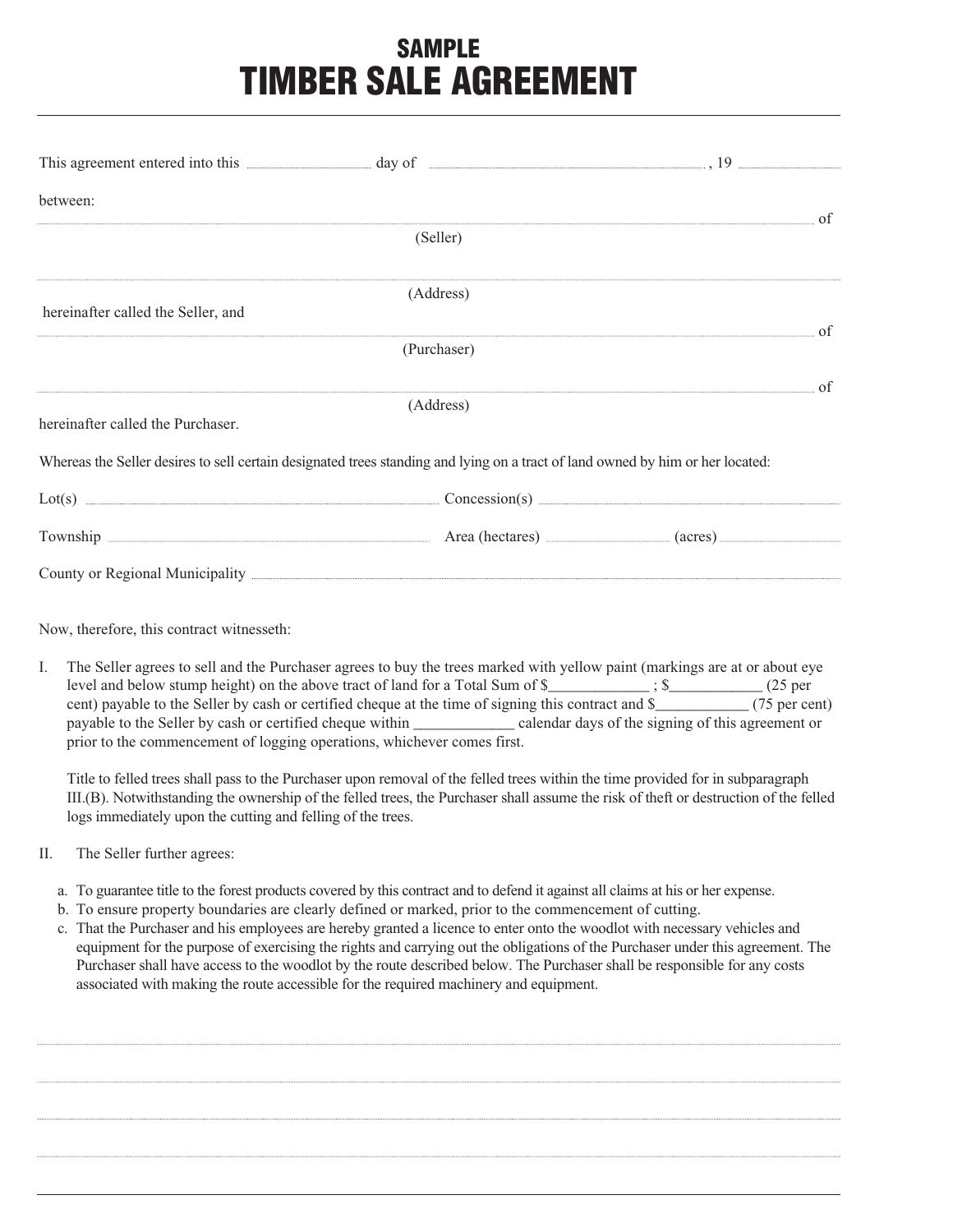The Purchaser will be allowed space for the purpose of loading trucks at the following location(s):

III. The Purchaser further agrees:

- a. To notify the Seller by telephone, or in writing, at least 72 hours before the commencement of the logging operations.
- b. To cut and remove such timber from the above lands by the \_\_\_\_\_\_ day of \_\_\_\_\_\_\_\_\_\_\_\_\_\_\_\_\_\_\_\_\_\_\_\_\_\_\_\_\_\_\_\_\_, 19\_\_\_\_\_\_\_\_. After this date, all rights conferred upon the Purchaser to remove trees, cut or standing, from the lands, terminate and thereafter the Seller may dispose of any trees, cut or standing, remaining on the lands, as the Seller sees fit.
- c. To fell and remove the marked trees in such a manner as will minimize damage to the unmarked trees. All logs will be skidded in lengths not exceeding \_\_\_\_\_\_\_\_\_\_\_ metres (five metres or 17 feet is recommended) and any severed or partially severed marked trees hung-up in unmarked trees will be pulled to the ground daily. Slash piles will not exceed \_\_\_\_\_\_ metre(s) (one metre is recommended) in height.
- d. To pay to the Seller as liquidation of damages and not as a penalty the following amounts for each tree felled or unnecessarily damaged that is not marked with yellow paint:

i) \$\_\_\_\_\_\_ for trees with stump diameters less than 30 centimetres (12 inches), and

ii) \$\_\_\_\_\_\_ for trees with stump diameters greater than 30 centimetres (12 inches).

Such trees remain the property of the Seller to be disposed of as the Seller sees fit.

e. To restore to their condition prior to the commencement of this agreement all fences, roads, trails and structures damaged during logging operations carried out by the Purchaser on the Seller's property. In addition:

- f. Not to assign this agreement to a third party, in whole or in part, or employee subcontractors, without the written consent of the Seller.
- g. To take reasonable precautions against the outbreak of fire on the woodlot and in the event of the outbreak of fire to take immediate steps to suppress it.
- h. That no garbage will be left on the property or landing during or after the operations and that no logging debris will be left on the landing after the operations has been completed.
- i. To indemnify and save harmless the Seller from and against all claims, demands, loss, costs, damages, actions, suits or other proceedings by whomsoever made, brought or prosecuted for any damage or injury to persons or property that occurs in the carrying on of the operations of the Purchaser under this agreement or by any neglect or malfeasance on the Purchaser's part or on the part of persons employed by him/her or under his/her control.
- j. That the Seller is released from any and all claims for injury or damage to property, however caused, which may be sustained by the Purchaser or his employees while carrying out operations on the woodlot under this agreement.